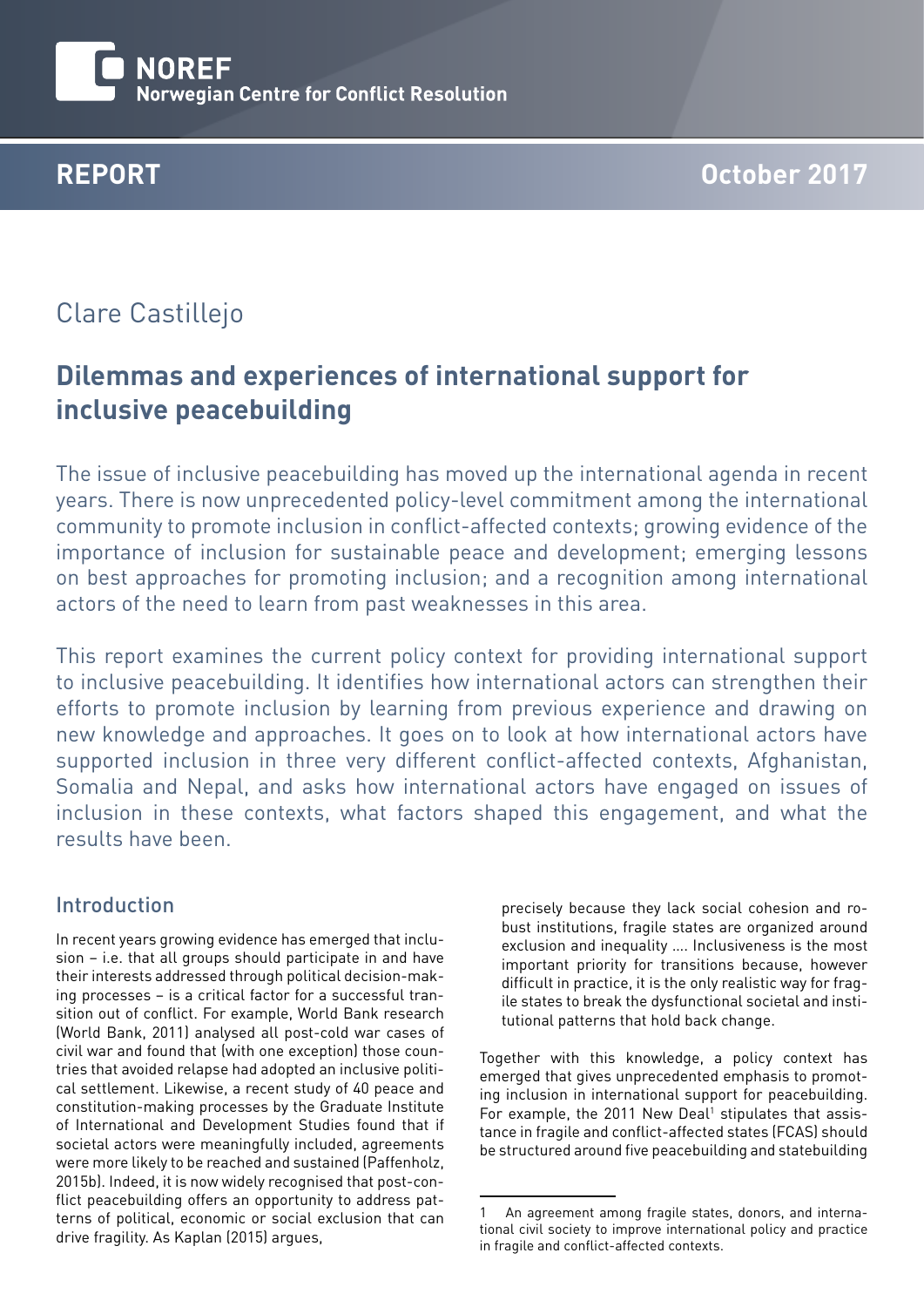goals (PSGs), the first of which is "Legitimate politics: foster inclusive political settlements and conflict resolution". The New Deal represented a major advance in committing international actors to work more politically to promote inclusion in FCAS. However, recent reviews of its implementation suggest that, despite these commitments, in practice "the New Deal's implementation has been dominated by technical responses. Normative commitments to inclusivity are proving difficult to translate into practice" (Hearn, 2016: 12). So, while the New Deal has positioned the politics of inclusion centrally within policy frameworks, it has not yet significantly enhanced the way international actors work on this issue.

The Sustainable Development Goals (SDGs), which were agreed in 2015, put issues of peace, inclusion and governance at the heart of global development commitments. SDG 16 to "Promote peaceful and inclusive societies for sustainable development, provide access to justice for all and build effective, accountable and inclusive institutions at all levels" explicitly recognises the importance of inclusion to sustainable peace and development. SDG 16 is a major advance in this area, not only because it provides high-level policy commitment to inclusion, but because it creates accountability for national and international actors to deliver on this commitment and ensures that progress on this issue will be monitored and measured, while providing a powerful framework for citizens to make claims for inclusion.

Both the adoption of the SDGs and the lessons now emerging from the implementation of the New Deal have generated frank debate among international actors working in FCAS about what is required to effectively promote inclusion and why they have so frequently failed to do so. This has included analysis of how international engagement in FCAS must change in order to meet the international community's ambitious new goals on inclusion and peace.

## What needs to change

## *Working politically on inclusion*

One of the clearest messages to emerge from such analysis is that international actors need to become better at understanding and working with the power dynamics and politics of FCAS. In particular, they need to improve their ability to situate their support for inclusion within an understanding of how patterns of exclusion and struggles over inclusion (e.g. demands for participation or for a greater share of resources) relate to the broader policy economy of peacebuilding and contestations over the post-conflict political settlement.

While many international actors recognise the importance of such a politically informed approach, in practice they frequently offer technically focused, standardised political reform packages that are based on Western models of the state and focus on formal procedures rather than the practices of power.<sup>2</sup> Such approaches often assume that exclusionary practices can be addressed by capacity development, rather than being a problem of lack of political will.

Overcoming these weaknesses requires far better political analysis. While many international actors conduct political or conflict analysis, this is often partial in focus, undertaken only at the beginning of an intervention, conducted by individuals with limited knowledge of the context, and not used to meaningfully inform interventions. A review of the implementation of PSG1 found that "the toolkit for political analysis tends to be unfit for its purpose, due to its superficiality, static and state centred nature" and that

internal operational constraints such as high staff turnover, risk aversion, poor local language skills, short-termism, inter-donor incoherence, a lack of focus on learning and institutional incentives sharply reduce donor ability to understand and act upon the complexity of the inclusiveness and legitimacy of domestic politics in fragile societies (Van Veen & Dudouet, 2017: iii).

This suggests that international actors must find ways to improve their understanding of context, for example through long-term relationships with local research institutes, dialogue with a broader range of actors and engagement beyond the capital. They must also build their own analytical capacity and dedicate more resources to undertaking analysis and to using the findings to develop contextually relevant interventions.

However, it is not only a political understanding that is lacking, but also the ability to operate politically to promote inclusion. The review of PSG1 implementation found that while international agency staff are often aware that FCAS are characterised by hybrid political orders, low levels of institutionality and high levels of informality, nonetheless their support programmes focus heavily on the procedural, technical and formal aspects of politics, which are the areas they are most familiar with (Van Veen & Dudouet, 2017).

New approaches to working politically have emerged in recent years from the development field, which could be particularly useful for international actors seeking to foster inclusion in FCAS.<sup>3</sup> These approaches are based on an understanding that change in complex and deeply embedded power structures, such as those that perpetuate exclusion, will be incremental, non-linear and require long-term engagement. They move away from rigid pre-planned activities and a focus on inputs (e.g. the number of "excluded" people trained/participating)

<sup>2</sup> See, for example, reviews of the New Deal by Van Veen and Dudouet (2017) and Hearn (2016).

<sup>3</sup> These approaches, which have emerged from various research groups, include thinking and working politically, problem-driven iterative adaptation, politically smart and locally led development, and implementing development differently.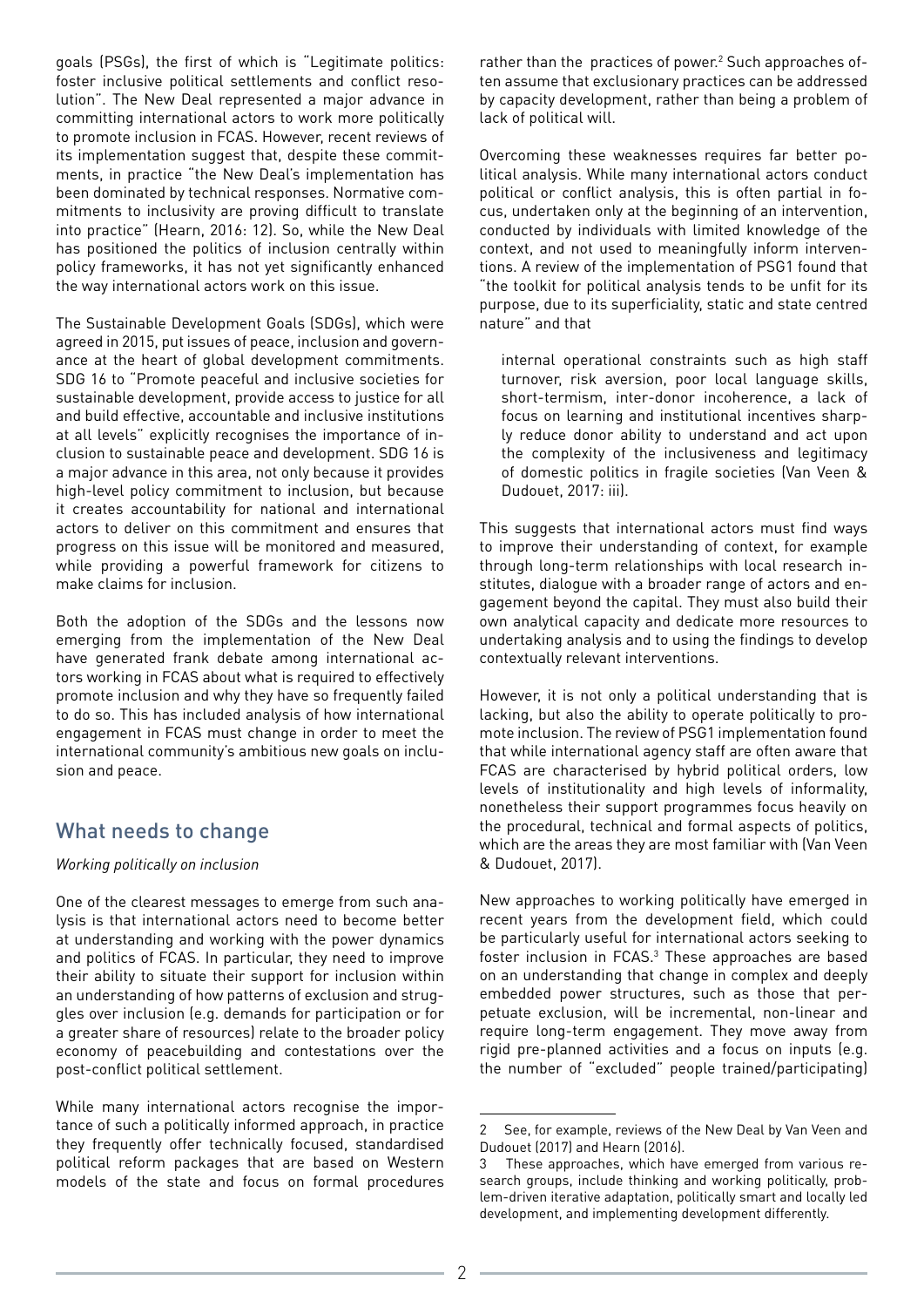to working more flexibly with local reform agents to identify local problems and seek locally owned solutions. This "requires continually tracking shifts in the influence, alliances, motivations, ideas, and interests of key players and change agents and using that information to adjust … strategies" (Ladner, 2016). Such politically smart approaches could help international actors to move away from pre-set assumptions about how to foster inclusion and to more effectively negotiate the complexity, unpredictability and resistance that such a move involves.

#### *Balancing the inclusion of elites and the broader population*

Another challenge for international actors is that of balancing support for the "horizontal inclusion" of elite groups and their interests with support for the "vertical inclusion" of the broader population in peacebuilding. In contexts where international actors have significant strategic or security interests, such as Afghanistan or Somalia, the focus has largely been on the inclusion of elites with the potential to undermine stability. Where international actors have fewer such interests, such as in Sierra Leone or Nepal, more attention has been given to the participation of broader sections of the population. The importance given to horizontal or vertical inclusion in peacebuilding has important practical implications for priorities and sequencing, e.g. regarding whether, when and how an initial bargain between elites should be expanded to include the broader population.

Researchers disagree over the importance and feasibility of including groups other than elites in negotiations over the post-conflict political settlement.<sup>4</sup> However, international actors generally take the approach that the shortto-medium-term priority should be a bargain that includes major elite groups to establish a peaceful political order, while in the longer term more open and inclusive institutions are required to build stability and resilience. Given this approach, Rocha Menocal (2015: 25) suggests the key question for international actors is how the

boundaries of a political settlement that may have a narrower focus on elite inclusion, at least in the short term, can be expanded to address wider state/society relations and create a more broadly inclusive political order – in terms of both process and outcomes.

Answering this question requires international actors to have a strong understanding of elite-constituency relationships in the contexts in which they operate, including how changes in intra-elite and elite-constituency relations shape each other, and the implications of this for the political settlement. For example, the post-independence settlement in South Sudan included the main elites, but its failure to include the broader population made it more brittle and vulnerable to a return to violence when the elite pact broke down. Likewise, in Nigeria, the political settlement is horizontally inclusive of all major elites,

but growing conflict and extremism suggest a breakdown in vertical relations between elites and lower levels of society.

International actors should support the development of context-specific processes to strengthen, sequence, and connect both horizontal and vertical inclusion, with the long-term goal of moving from elite bargains to inclusive politics and institutions. This must involve seeking ways to enhance elite-constituency relations and incentives for elites to represent constituency interests, as well as facilitating the direct inclusion of wider constituencies in peacebuilding. It requires working with political parties, customary governance institutions, religious or customary leaders, landowners, and other such institutions through which elites and constituents relate.

#### *Developing an inclusive process*

In seeking to promote inclusive post-conflict states, international actors focus heavily on promoting inclusion within formal peace and reform processes (albeit mostly with a limited understanding of inclusion as representation). They can do this through mediation, funding, technical advice, and diplomatic pressure, particularly in their engagement with power holders and potential spoilers. This focus on inclusive processes is due to growing recognition of their value, as well as because such processes are areas where international actors frequently have leverage. According to Paffenholz (2015b), inclusive processes can send a strong normative signal, enrich and broaden the negotiation agenda, foster legitimacy and public buy-in, bring wider expertise to the process, and generate pressure on the main parties.

Choosing the most appropriate modalities for inclusion in each context is critical. The Graduate Institute of International and Development Studies study (Paffenholz, 2015b) found that successful processes always involve a mix of modalities, and identified a variety of options that can be combined and sequenced in different ways. These range from direct inclusion in negotiations to observer status, consultative forums, civil-society initiatives, public decision-making through referendums and various other modalities. International actors can help identify the most appropriate inclusion modalities, drawing on experiences from other contexts. Once modalities of inclusion have been agreed on, international actors can help build the capacity of groups to participate effectively and ensure that mechanisms are in place to transfer messages from wider participation modalities to the negotiating table. Rausch and Luu (2017) stress that such transfer mechanisms are critical because peacebuilding takes place at many levels and greater emphasis is required on ensuring that messages from local communities are heard at the national level.

Promoting inclusive processes inevitably involves risks and trade-offs. A common trade-off is between the inclusion of multiple voices and the stability of the process, especially where there is a high level of resistance by the main parties. When demands for inclusion

For differing positions on this issue, see, for example, Barnes (2009) or Parks and Cole (2010).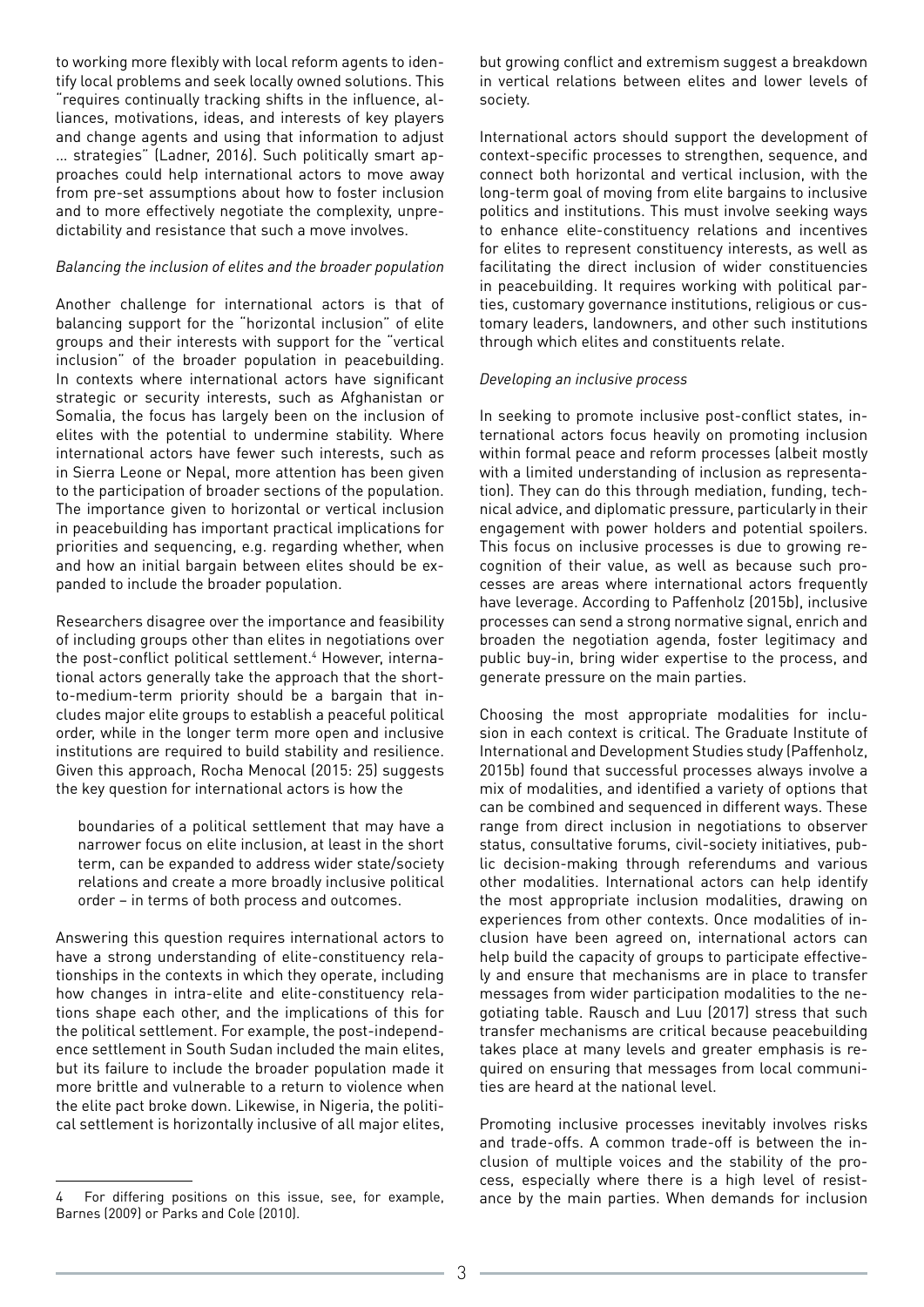threaten to destabilise the process, international actors frequently back off rather than making an effective case for inclusion or seeking alternative modalities for excluded groups' voices to be fed into negotiations. The Graduate Institute study found that elites tend to accept the inclusion of broader constituencies primarily for strategic rather than normative reasons (Paffenholz, 2015b). Therefore, in responding to elite resistance, international actors can suggest strategic motivations – e.g. related to increasing public buy-in or bringing in potential spoilers – rather than simply make normative arguments. The study also noted that although the inclusion of women was most strongly correlated with successful outcomes, it was the hardest to achieve (Paffenholz, 2015b). This highlights the importance of developing both strategically compelling arguments and practical incentives to promote women's inclusion.

Even where there is agreement about including wider groups, there are difficult choices about which groups to include, and risks that those chosen will be the most acceptable to the conflict parties, most vocal, or most accessible to international actors. Moreover, once wider groups have become part of the negotiation process, there are risks that the powerful parties will try to manipulate or silence them. International actors need to be aware of these risks, and should consult widely on which groups should be included and maintain close communication with them to prevent coercion.

#### *Converting process into influence and outcomes*

While international actors focus strongly on inclusive formal processes, they pay less attention to the decisions and policies that emerge from such processes, or the outcomes these produce for populations. Instead, they often assume that the inclusion of marginalised actors in formal processes will automatically result in inclusive outcomes. As the review of PSG1 found, "quantitative increases in process inclusivity, such as representation quota, consultation/meeting frequency, or participation rates, are assumed to improve input and output legitimacy" (Van Veen & Dudouet 2017: 10).

However, evidence suggests that this assumption is not well founded. For example, a recent multi-country study (Dudouet & Lindström, 2016) found that higher political and societal representativeness within the state apparatus does not necessarily translate into more inclusive policies and service delivery, or material benefits for the population. The limitations of this assumption can be seen in contexts such as Guatemala, where strong international support for inclusive peace processes did not result in significantly more inclusive political or socio-economic outcomes. Conversely, in countries such as Rwanda there have been significant inclusive socio-economic outcomes without inclusive processes.

It seems there is a need to better understand the relationship between inclusion in peace or reform processes, the inclusive content of agreements that result from these processes, and inclusive political and distributional outcomes that follow, and to ask how one leads to another and how international actors can support all three. Inevitably, a variety of factors shape whether and how inclusive processes result in inclusive outcomes.

Firstly, there is the relationship between the formal and informal spheres and the question of where power really resides. In many FCAS, informal power relations, institutions and networks are far more powerful than formal ones. Hence, inclusive formal processes, and even the inclusive formal institutions and rules that may emerge from them, are unlikely to result in inclusive outcomes if informal power relations do not change. It is therefore important to understand how formal and informal rules relate to each other, and identify incentives that can promote a shift in informal rules.

There is also the question of who is chosen to represent the interests of a given group in peace and reform processes. For example, there is evidence that women selected to participate in such processes tend to be close allies of political leaders, socially conservative and unlikely to challenge elite male interests. Similarly, international actors in FCAS usually engage with a limited set of English-speaking, capital-based civil society organisations and hence tend to promote the participation of the elite leaders of these organisations. It is critical that international actors supporting peacebuilding reach out to and include a much broader range of actors, including those who may not share the same peace or reform agenda, but nonetheless are representative of societal groups, such as traditional leaders or social contestation movements. This can of course involve dilemmas around including those such as religious/traditional actors who can play an important role in building peace, but may themselves perpetuate patterns of exclusion.

Another barrier to achieving inclusive outcomes is the inability of groups participating in a peace or reform process to exercise meaningful influence. There can be a variety of reasons for this. The mechanisms through which participation happens can have various forms: for example, whether representatives of excluded groups are embedded within a broader delegation or whether they form an autonomous collective voice. For example, in Nepal, indigenous members of the Constitutional Assembly were chosen by mainstream political parties, which constrained their ability to advocate for their interests, as compared with representatives of some ethnic groups that had their own parties.

Lack of capacity is another major challenge in converting presence into influence. Indeed, Dudouet and Lundström (2016: 30) argue that "participation only translates into influence on decision-making if accompanied by effective empowerment mechanisms". While international actors frequently support the capacity of marginalised actors to participate, this often involves training focused on building individual capacities. However, it is the collective capacity of groups to mobilise across different levels, overcome divisions, develop a common agenda, and challenge power structures that is most critical and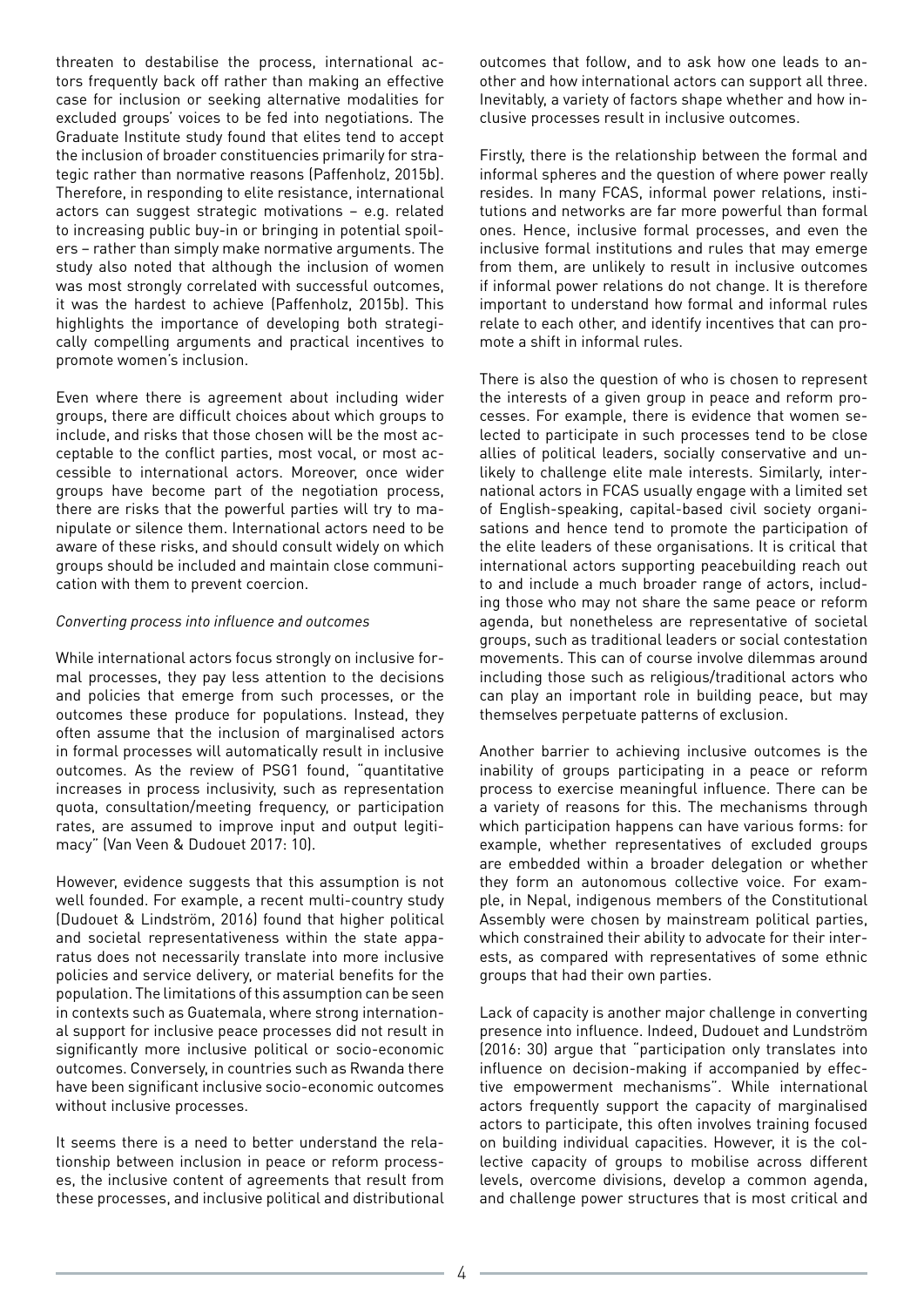should be the focus of capacity-building. For example, in Yemen's national dialogue women formed a 30% quota, but failed to have much impact because they did not act as a unified group. Effective influence is also hindered by discriminatory norms and attitudes, e.g. towards women or minorities.

Finally, a major challenge is that, even where a process and its resulting agreement have been inclusive, there can be a lack of capacity or political will to implement the agreement. As Paffenholz (2015b: 3) argues, "most attention of the international community goes into the negotiation phase. However, many processes fail or substantial gains of inclusive negotiations get lost during implementation". This is deeply problematic, because ultimately it is not the deal that is agreed, but its outcomes that shape vulnerability to return to conflict. It is therefore essential that international actors remain engaged throughout the implementation of a peace agreement. Such engagement can include building the capacity of government to implement the agreement and of civil society and opposition forces to monitor implementation, as well as education and media work to develop a conducive environment for implementation. It is also important that international actors support the establishment of appropriate postagreement monitoring mechanisms that have inclusion in their mandate. For example, civil society groups in Kenya played a critical role in monitoring the implementation of the 2008 peace deal.

## Inclusive peacebuilding at the country level

## *Afghanistan*

In Afghanistan, the international community has provided vast resources for peacebuilding and governance reform for over a decade. However, rather than building a stable and inclusive state, this assistance has largely entrenched power distortions, inequalities and poor governance. The weaknesses of international engagement in Afghanistan highlight some of the challenges and tradeoffs for international actors seeking to promote inclusive peacebuilding.

At the formal political level, horizontal inclusion has been established in Afghanistan, with elites from all major groups represented in the government of national unity, although the exclusion of the Taliban from peacebuilding initiatives over the years has created a permanent group of spoilers. However, there has been little move towards vertical inclusion that would give the wider population a meaningful voice in, and benefits from, Afghanistan's peacebuilding process. Indeed, marginalised groups such as women and young people remain largely excluded from current peace initiatives and institutions at the national and local levels.

This situation has been created by an excessive focus on the procedural aspects of democracy – particularly elections – with international actors assuming that this would create a more legitimate and inclusive state. However, because of existing power imbalances, these formal democratic processes did not facilitate genuine political competition or result in more inclusive and representative governance, but instead allowed powerful actors to secure their interests via elections. The emphasis on formal democratic process also did little in terms of inclusiveness. Although there have been improved outcomes in specific areas – such as education – Afghanistan's governments have done little to improve services, economic prospects or security for the wider population, while donors have been distracted from these issues by their focus on democratic processes. Critically, in dealing with the Afghan government, donors have frequently acted as though its weaknesses – including its exclusionary, unaccountable and corrupt nature – were problems of capacity (to be remedied through technical support and training) rather than lack of political will.

There has been significant focus on New Deal implementation in Afghanistan. However, according to Van Veen (2016), PSG1 has been implemented in a very limited way, with no emphasis on the meaningful inclusion of nonelite groups. This is in large part because Afghanistan's

donors generally have a modest and one-sided understanding of the nature and dynamics of Afghan domestic politics … a narrow outlook on what type of activities constitute support for the promotion of more legitimate and inclusive politics, and a limited suite of instruments for doing this (Van Veen, 2016: 2).

Another weakness in the international response has been its heavy focus on the central state and formal institutions, and its failure to take account of local voices and needs, or to engage sufficiently with informal institutions or local power holders. This is partly because security concerns mean that international agencies interact with a very limited range of Kabul-based officials and civil society elites. This approach has exacerbated the gap between Kabul and the wider population, and the exclusion of this population in terms of both voice and outcomes. Oxfam (2017) argues that international actors should increase their

focus on local peacebuilding processes, for example, by providing financial support to grassroots civil society organizations in rural areas … [because] most conflict takes place at the local level and revolves around disputes inter alia related to land or water allocation, legal affairs, poverty, unemployment, religious affairs or the rights and obligations of customs .

Finally, Afghanistan illustrates how international actors negotiate trade-offs between short-term stability and longer-term governance and societal goals. Van Veen (2016) describes how prioritising the fight against terrorism came at the price of stimulating corruption and warlordism, enabling elite capture of international funds, and reducing the legitimacy and inclusiveness of governance. Ultimately, this approach has produced poor outcomes for the population.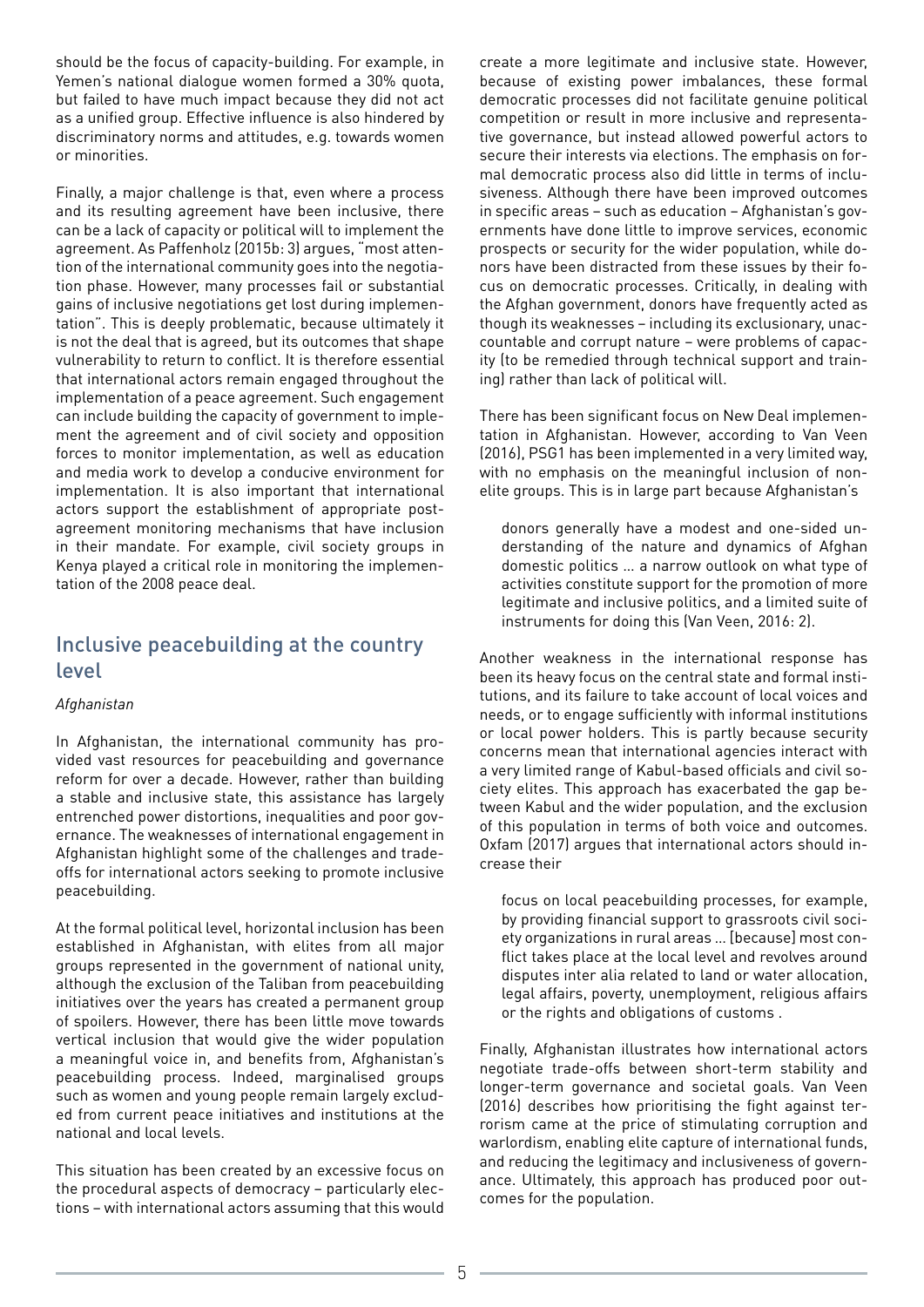#### *Somalia*

Somalia was one of the first countries to pilot the New Deal and provides an interesting study of the extent to which New Deal commitments on inclusion translate into the effective international promotion of inclusive peacebuilding in a context of weak government and significant international security interests. While Somalia is unusual in having a dedicated PSG1 working group, this group apparently focuses on a limited governance agenda related to elections and institutions rather than broader efforts to promote inclusion.

International support for peacebuilding in Somalia has generally been supply driven and based on technical blueprints, with little focus on Somali priorities. The New Deal was intended to increase national ownership. However, while it has provided more space to include a Somali vision, this has been the vision of a small group of government and civil society elites, while other voices have remained excluded. The failure to develop a more inclusive and representative New Deal country compact was in large part due to externally imposed time limits on the process, a failure to consult with regional elites and civil society, the exclusion of potential spoilers such as Islamic political actors, and the failure to address important issues such as the distribution of economic power. The result has been excluded groups resisting the New Deal agenda.

Somalia suffers from a significant gap between nationallevel peacebuilding agendas and local voices and priorities, and as a result local-level actors see internationally supported peace initiatives as a top-down imposition in the interests of a small elite. Gruener and Hald (2015) argue that lack of capacity at the local level exacerbates this exclusion, because only large, national-level NGOs have the capacity to handle internationally supported initiatives, while community-level capacities involving traditional conflict resolution mechanisms are typically overlooked.

International actors' security interests and anti-terror agenda overshadow all their engagement in Somalia, and – as in Afghanistan – this has not proved conducive to building inclusive and legitimate governance. Extremely tight security restrictions also severely restrict international actors' abilities to engage beyond the capital or to understand the local political context and perspective and the interests of the wider population.

The locally owned and relatively successful peace process in the breakaway republic of Somaliland provides an interesting contrast with the various failed internationally driven peacebuilding processes in Somalia. Following its secession in 1991, Somaliland's leaders negotiated a peace that has continued to hold. It appears that critical to this success was the fact that Somaliland did not receive international assistance, and hence its leaders were able to set their own agenda and timeframe for building peace. As Phillips (2013: 3) argues, Somalilanders were not pressured to accept "template"

political institutions from outside and could negotiate their own locally devised, and locally legitimate, institutional arrangements. There was sufficient time and political space for solutions to evolve, rather than an attempt to impose pre-determined institutional end points.

Moreover, incentives for elites to cooperate were local and tangible rather than shaped by ever-shifting external assistance.

What has emerged is a horizontal elite pact that includes all major groups and that maintains a balance of power between clans and sub-clans. This settlement is undoubtedly flawed in many ways: it is not in line with international norms of best-practice peacebuilding, is not inclusive of grassroots communities and voices, and is based on collusion between political and economic elites and an exclusionary distribution of economic opportunities and outcomes. However, it has brought relative peace and served better than the many peace attempts in Somalia.

Analysis of Somalia and Somaliland provides lessons about the importance of locally led processes and the dangers of externally imposed peacebuilding agendas and timeframes. As Phillips (2013: 7) comments, "Foreign development assistance should be about more than fixing institutional gaps using the technical lens of imported and transferable best practice. The case of Somaliland underlines that legitimate institutions are those born through local political and social processes." This example underlines the need to support locally legitimate processes and actors – even when these do not fit international frameworks and are uncomfortable for international actors – while still maintaining momentum towards greater inclusion. For example, this can be done by supporting those whose voices are usually marginalised in such local processes to successfully mobilise, engage with and influence these processes, as well as encouraging and incentivising the local elites leading these processes to open them up to include broader sets of actors and interests. It also raises questions about how a home-grown and relatively stable elite pact, such as in Somaliland, can be broadened to include the wider population. Also, it emphasises that New Deal implementation, even in a highly challenging context such as Somalia, must move beyond engagement with a small group of elite interlocutors and a focus on formal processes to build a locally owned and more holistic inclusion agenda.

#### *Nepal*

Nepal provides an example of a context where there has been a strong emphasis on inclusive processes and political space for previously excluded groups and where international actors have promoted an inclusion agenda, but where this has largely not resulted in inclusive outcomes.

Nepal's conflict was driven by grievances related to exclusion, and a core demand of the Maoist rebels was for a more inclusive state. The 2006 peace process placed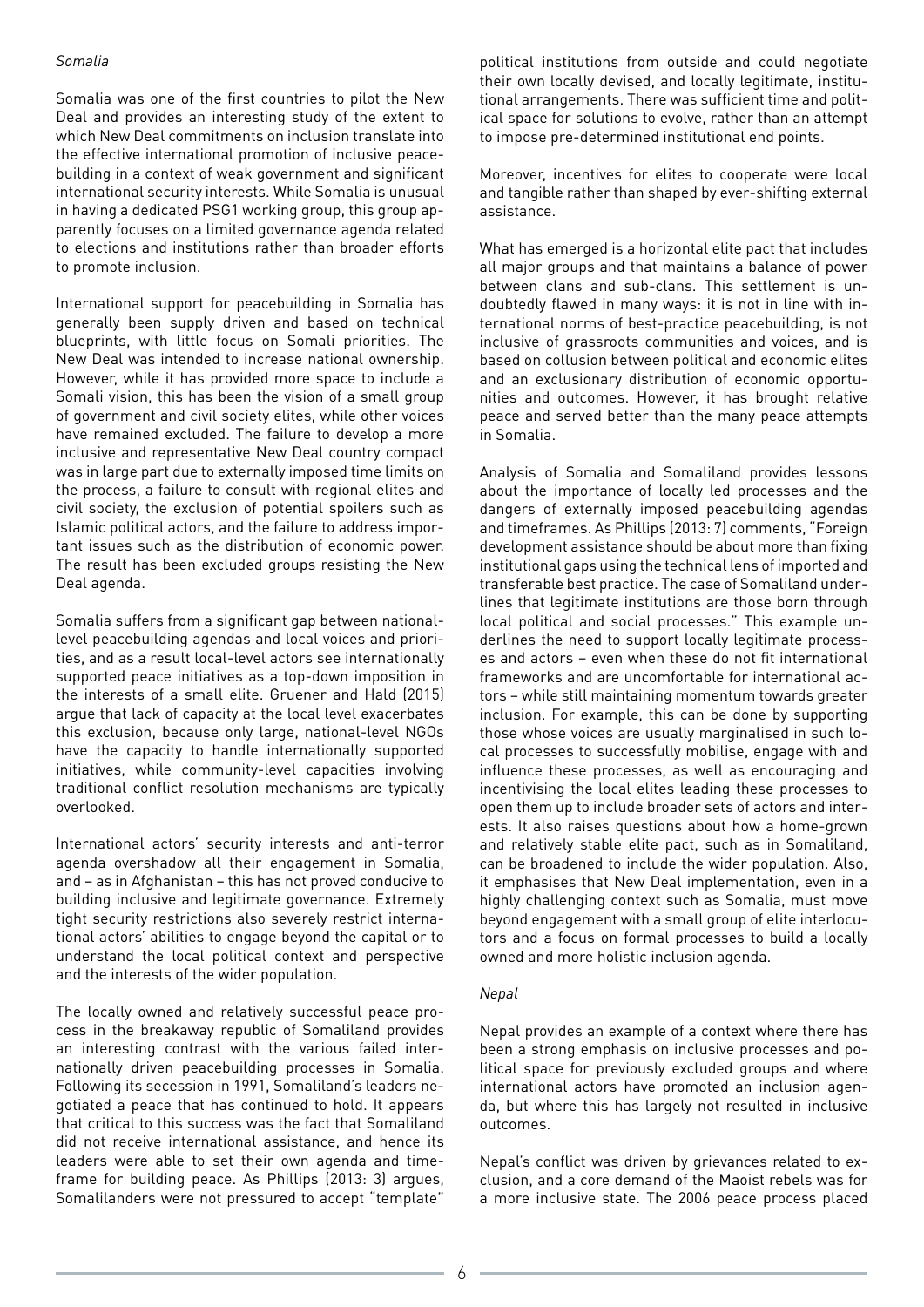inclusion issues at the centre of mainstream political debate, with the Comprehensive Peace Agreement (CPA) including a commitment that "the state shall be restructured in an inclusive, democratic and forward looking manner" (CPA, 2006). This was followed by a lengthy constitutional reform process that was highly inclusive in terms of representation and participation, with quotas for women, indigenous groups, ethnic groups and Dalits<sup>5</sup> in the Constitutional Assembly. While this new political space enabled excluded groups to mobilise in unprecedented ways, they were ultimately unable to significantly influence decision-making, which continued to be dominated by traditional political elites. The constitution that was finally pushed through by the leaders of the main political parties, while containing some progressive elements, ultimately reflects elite interests, fails to provide the inclusive restructuring of the state that the CPA promised and has been widely rejected by marginalised groups.

International actors in Nepal have focused heavily on promoting inclusive peacebuilding. This is because they recognised that exclusion was a major driver of conflict, because the emphasis on inclusion in the CPA gave them a mandate to work on this issue, and because their own lack of immediate strategic interests in Nepal gave them space to do so. In the first years following the conflict, international actors actively championed inclusion and identity issues, frequently integrating these into political dialogue with leaders and support to peacebuilding and reform processes. They built the capacity of excluded groups to mobilise and participate in peacebuilding, and strengthened such groups' access to state institutions and services.

This international emphasis on exclusion prompted a backlash from Nepal's elite, and since 2012 Nepal's governments and bureaucracy have used arguments about international interference and the imposition of Western values to push back against donor engagement on identity and exclusion issues. This is part of a broader trend in which the Nepali establishment has resisted international pressure on a range of normative issues, such as transparency and accountability, and human rights. As a result, in recent years donors have had less space to engage on exclusion or to support excluded communities. As Neelakantan et al. (2016: 10) argue,

from 2006 to 2012, international donor partners referred heavily to the language of social inclusion and targeted programming for historically marginalised communities and regions ... [but] some donor projects aimed at inclusion and federalism came to be heavily criticised by parts of Nepal's traditional establishment for having stoked ethnic sentiment or promoted ethnic federalism, and donors subsequently backed away from the inclusion agenda.

In the face of this resistance, Nepal's donors have been largely reluctant to continue championing inclusion issues, and have prioritised improving relations with the government. Partly for this reason, international actors were initially supportive of the new constitution, despite its failure to live up to inclusion commitments. As protests grew, international actors increasingly raised concerns, although the International Crisis Group reports that this was done in a way that was overly cautious and poorly coordinated (ICG, 2016).

There is no doubt that international actors in Nepal showed significant commitment to promoting inclusion, particularly in the early years of peacebuilding, and that their support was critical to empowering excluded groups and deepening the debate on inclusion. However, they did not develop effective strategies to deal with elite resistance, nor did they always recognise the way in which inclusion issues were embedded in broader contestations over the political settlement. For example, women's demands for citizenship rights were rejected because of elite desire to push back against a specific ethnic group and promote an exclusive definition of Nepali identity. Critically, international actors frequently failed to effectively link the support they gave to marginalised groups to their broader peacebuilding and statebuilding programmes, resulting in inclusion issues becoming somewhat "siloed". These actors also focused strongly on inclusion in formal processes and did not sufficiently take account of either informal power dynamics or discriminatory norms as factors preventing marginalised groups from translating participation into influence.

## Conclusion

Many of the ingredients required to improve international support for inclusive peacebuilding appear to be in place. There is unprecedented high-level policy commitment on the issue, along with new monitoring frameworks that are being developed for SDG implementation. There is also appetite among international actors working on peace and development to prioritise this agenda, as well as an honest recognition of where previous initiatives have gone wrong. Moreover, new evidence is emerging, including lessons from New Deal implementation, that provides valuable insights on what has and has not worked in various contexts.

As the three cases above illustrate, the way in which international actors approach the issue of inclusion, the priority they give it, how they define it, and how they seek to foster it varies widely among contexts and depends on a range of internal and external factors. However, there does seem to be growing agreement that effective support for inclusive peacebuilding – no matter the context – requires a few core elements. These include a deeper and more nuanced understanding of how patterns of exclusion and demands for inclusion relate to the political economy of peacebuilding, and, flowing from this, a politically informed and contextually relevant approach to working on these issues. It also includes a broadening of

<sup>5</sup> Members of the lowest caste in the country's traditional caste system.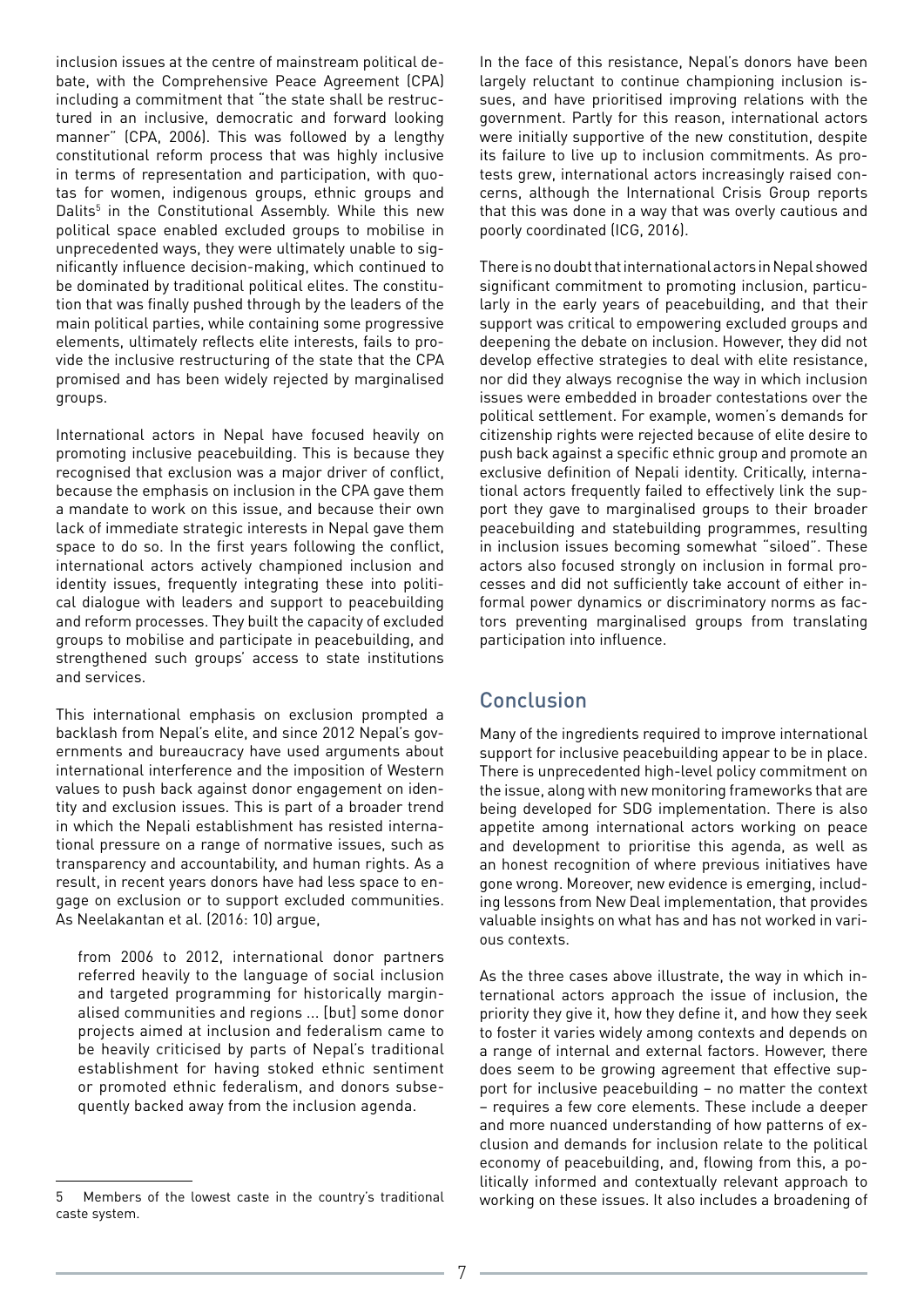focus to look beyond inclusion in formal, national-level processes and institutions, and also address informal and local processes, institutions and power dynamics, and to prioritise inclusive outcomes. To do this, international actors will need to engage with a much broader range of actors and more widely outside the capital, as well as stay involved to support implementation over the longer term.

Ultimately, to be able to deliver on their commitments on inclusion, international actors will need to invest in their internal capacity to understand and work effectively on the politics of inclusion in FCAS, and incentivise their staff to prioritise this. They will also need to be willing to take risks to promote inclusion, recognising that the long-term benefits of genuine inclusion can outweigh short-term gains, whether in terms of security and elections in Afghanistan, speedy aid processes in Somalia, or relationships with elites in Nepal.

## References

Barnes, C. 2009. *Renegotiating the Political Settlement in War-to-peace Transitions*. London: Conciliation Resources.

CPA (Comprehensive Peace Agreement). 2006. Comprehensive Peace Agreement between the Government of Nepal and the Communist Party of Nepal (Maoist).

Dudouet, V. & S. Lundström. 2016. *Post-war Political Settlements: From Participatory Transition Processes to Inclusive State-building and Governance*. Berghof Research Report. Berlin: Berghof Foundation.

Gruener, S. & M. Hald. 2015. "Local perspectives on inclusive peacebuilding: a four-country study." Dag Hammarskjöld Foundation Development Dialogue Paper no. 13. Uppsala: Dag Hammarskjöld Foundation.

Hearn, S. 2016. "Independent review of the New Deal for Engagement in Fragile States for the International Dialogue on Peacebuilding and Statebuilding." New York: Center on International Cooperation, New York University.

ICG (International Crisis Group). 2016. *Nepal's Divisive New Constitution: An Existential Crisis*. Asia Report no. 276. Brussels: ICG.

Kaplan, S. 2015. "Developmental leadership: putting inclusiveness first." Developmental Leadership Programme blog. Birmingham: DLP. <http://www.dlprog. org/opinions/developmental-leadership-putting-inclusiveness-first.php>

Ladner, D. 2016. "Thinking and working politically: a way forward on SDG 16." Asia Foundation. <http://asiafoundation.org/2016/02/17/thinking-and-working-politicallya-way-forward-on-sdg-16/>

Neelakantan, A. et al. 2016. *Peace, Power and Inclusive Change in Nepal: Political Settlements in Practice*. London: Conciliation Resources.

Oxfam. 2017. "Written input of Oxfam for the new EU Strategy in Afghanistan." <https://ec.europa.eu/info/ law/better-regulation/initiatives/ares-2017-2169565/ feedback/F1763\_lv>

Paffenholz, T. 2015a. "Inclusive politics: lessons from and for the New Deal." *Journal of Development and Peacebuilding*, 10: 84-89.

Paffenholz, T. 2015b. *Can Inclusive Peace Processes Work? New Evidence from a Multi-year Research Project*. Inclusive Peace and Transition Project Policy Brief. Geneva: Graduate Institute of International and Development Studies.

Parks, T. & W. Cole. 2010. "Political settlements: implications for international development policy and practice. Asia Foundation Occasional Paper no. 2. San Francisco: Asia Foundation.

Phillips, S. 2013. "Political settlements and state formation: the case of Somaliland." Developmental Leadership Programme Research Paper no. 23. University of Sydney. December. <http://publications.dlprog.org/Political%20 Settlements%20and%20State%20Formation%20-%20 the%20Case%20of%20Somaliland.pdf>

Rausch, C. & T. Luu. 2017. "Inclusive peace processes are key to ending violent conflict." Peacebrief. Washington, DC: USIP.

Rocha Menocal, A. 2015. *Inclusive Political Settlements: Evidence, Gaps, and Challenges of Institutional Transformation*. Developmental Leadership Programme. Birmingham: University of Birmingham.

Van Veen, E. 2016. *Mistakes, Means and Opportunities: How Donors Understand and Influence Legitimate and Inclusive Politics in Afghanistan*. The Hague: Netherlands Institute of International Relations "Clingendael".

Van Veen, E. & V. Dudouet, with J. Hemmer & S. Lundström. 2017. *Hitting the Target but Missing the Point? Assessing Donor Support for Inclusive and Legitimate Politics in Fragile Societies*. Paris: OECD. <https://www. clingendael.nl/sites/default/files/Hitting\_the\_target.pdf>

World Bank. 2011. *World Development Report 2011: Conflict, Security and Development*. Washington, DC: World Bank.